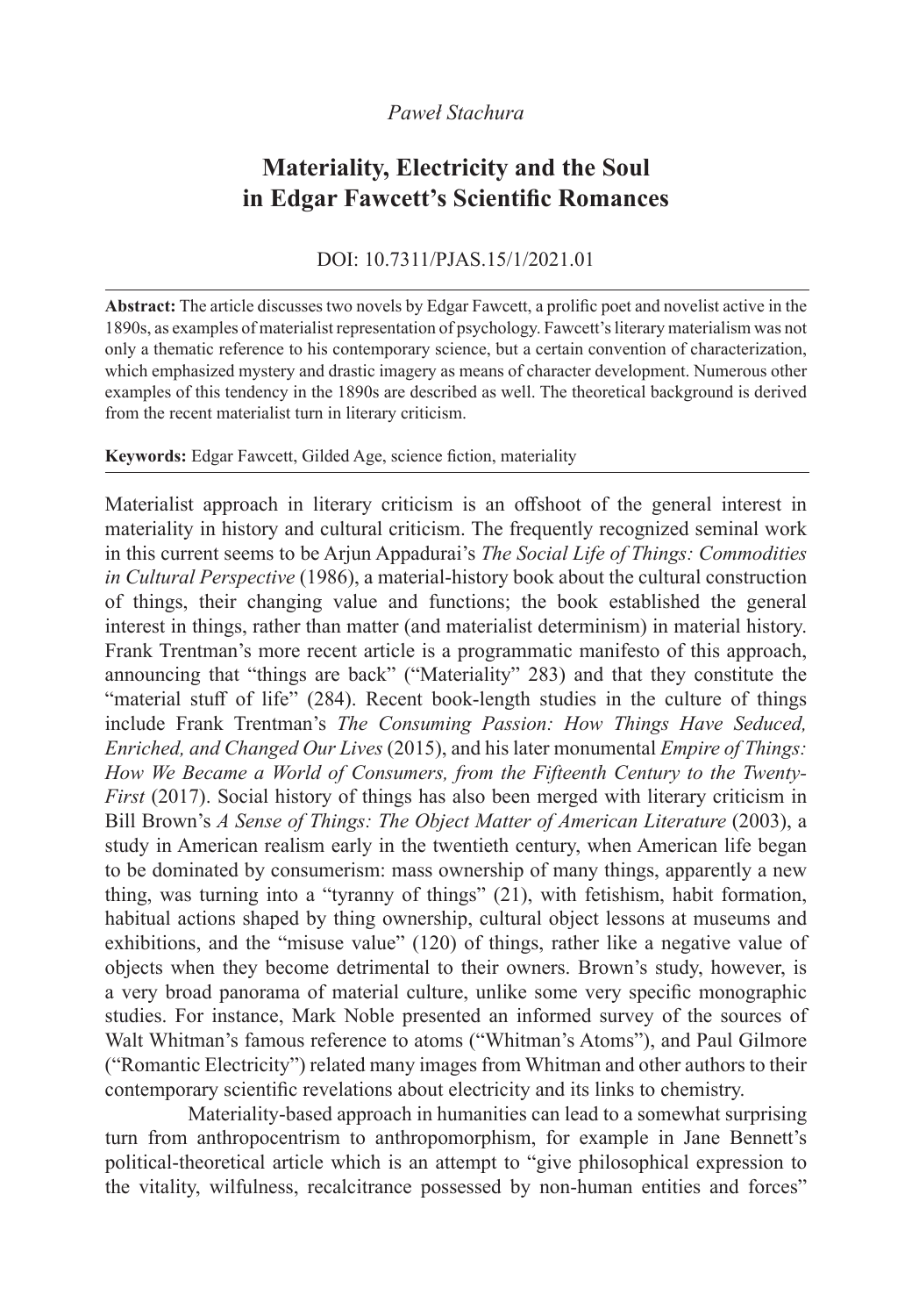(347). Bennett, treating things as part of natural environment, demands an ecological approach to matter (and human-made things), and even more, because the critic writes about "thing-power materialism" (348) as a political program.

My view is that while humans do indeed encounter things only in a mediated way, there nonetheless remains something to be said for the naivety of naïve realism. A moment of naivety is, I think, indispensable for any discernment of thing-power, if there is to be any chance of acknowledging the force of matter. A naive realism (which, in my case functions as an onto-story rather than an apodictic account) allows nonhumanity to appear on the ethical radar screen. Yes, there is a sense in which any thing-power discerned is an effect of culture, and this insight is a valuable counter to moralistic appeals to 'nature.' But concentration on this insight alone also diminishes any potential we might possess to render more manifest the world of nonhuman vitality. (357)

The "making manifest" of things is a recognition of a "secret life of things" (358), which Bennett describes with reference to Deleuze and Guattari, and thus indirectly with reference to the contemplative recognition of complex and surprising qualities of matter, that is to the attitude necessary in natural sciences (represented, in the article, by Stephen Jay Gould, Lynn Margulis, and Dorion Sagan). Other than Deleuze and Guattari, the French thinker who most likely has influenced studies in materiality is Bruno Latour, who, apart from his well-known books, presented a programmatic article on "When Things Strike Back: A Possible Contribution to 'Science Studies'" (2000). Anthropomorphism, as Bennett observes, seems to be a paradoxical antidote to anthropocentrism, as it enables people to tune in with the world of things. In an even more striking recognition of materiality's secret life, Ian Bogost is amazed at the very existence of every object, a fact as surprising and mysterious as the Big Bang:

The unit reveals a feature of being that the thing and the object occlude. The density and condensation of tiny ontology has a flip side: something is always something else, too: a gear in another mechanism, a relation in another assembly, a part in another whole. Within the black hole–like density of being, things undergo an expansion. The ontological equivalent of the Big Bang rests within every object. Being expands. (26)

Thus, what is perceived as sublime and strange on a grand scale, is present in every humble object, not to mention its humbler raw material, the matter. This kind of fascination is discernible, again, in many of the chemistry-themed texts discussed in the present article. In non-fiction, the confident tone of articles written after the creation of Mendeleev's periodical table of elements became generally known is exemplified by a triumphant article about meteorites published in *Cosmopolitan* in 1890. Presumably, not only the periodic table, but also advances in chemical analysis have influenced the tone of the following statement:

It is well known that the different compounds which constitute this earth have been resolved into sixty-six elements…. Of these sixty-six elements, thirty four have been recognized among the substances brought to our earth by meteorites. Not one new substance, unknown to us before, has been detected; nor,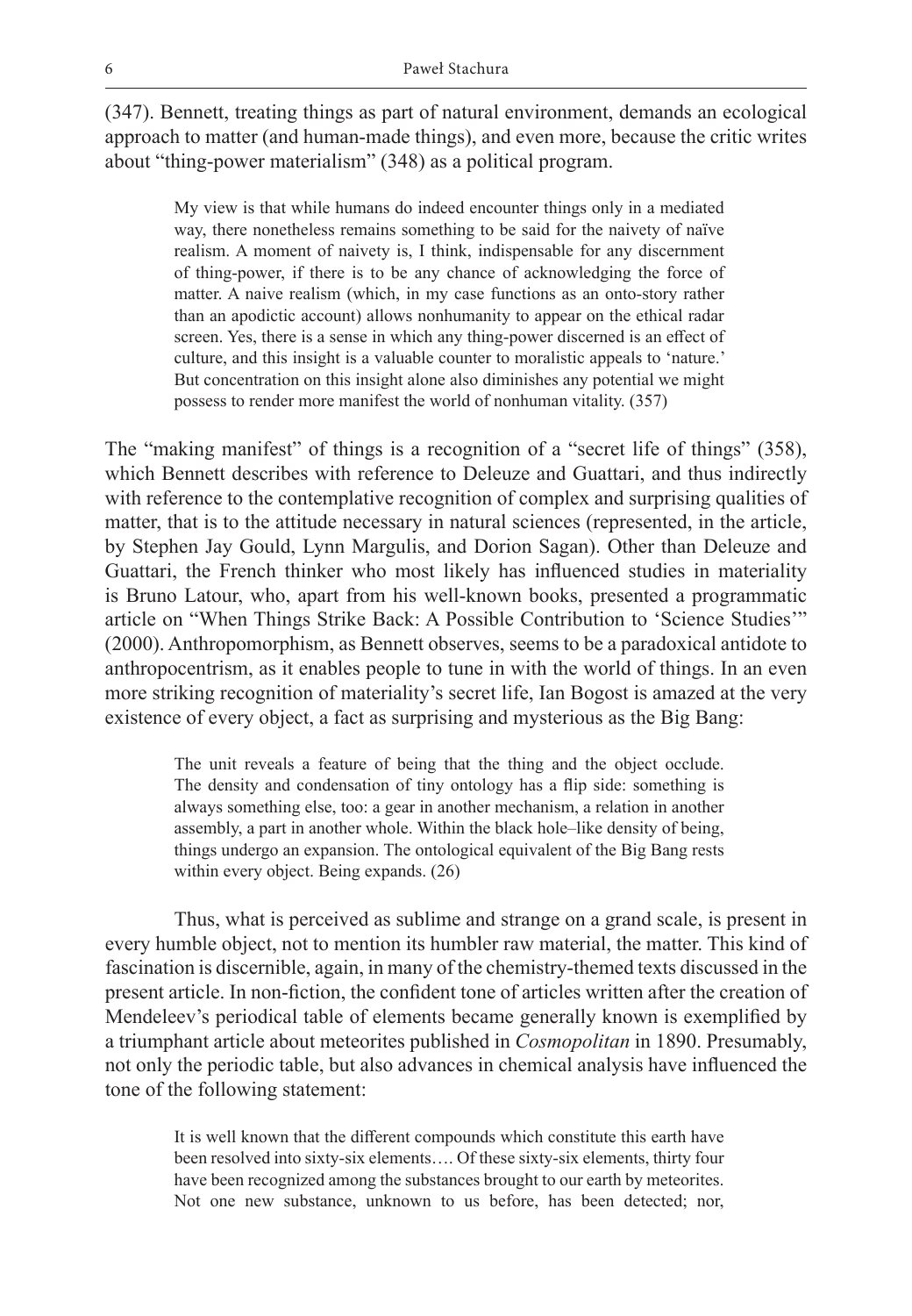excepting in a single doubtful case, has the spectral analysis of the heavenly bodies revealed the possibility of an unknown element…. Moreover, these elements come to us from the infinity of interplanetary space, combined in minerals often identical with, always similar to analogous combinations of like elements on our earth. (Heard 217)

The author then compares meteorites to witnesses, confessing "nothing but truth and only truth" when questioned in the universal language of sixty-six elements. Thus, the "man can stand before God, holding a fragment of a star and say, 'Lord we understand thy laws!'" (218). The confidence springs from the new habit of thinking about matter, as a set of infinitely varied compound particles that consist of a small number of types of building blocks. As Sarah Alexander observed, the conclusion was received with some misgivings in Victorian culture, as irreligious and confusing, somehow undermining matter as a firm foundation of society (125). This reaction suggests a link between the perceived unholiness of materialism and Darwinism; Boller provided ample evidence that both -isms were mentioned together in the 1890s (12-28). However, this new confidence in a simplified system of matter was, in the 1890s, undermined again by the discovery of natural radioactivity and radioactive decay, and the discovery of new elements.

Consequently, the final decades of the nineteenth century in American fiction saw a wave of interest in what I would refer to as new materialism presented by contemporary chemistry and physics, most importantly by discovery of new elements, especially the radioactive elements. Stories about atoms seem to be rarer than stories about newly discovered, mysterious rays. Their most usual premise is to describe (discovery) of materiality of something that was (and is) commonly regarded as something immaterial, such as personality or memory. The implication of such description seems to be that a chemist can physically manipulate things that were considered non-physical, immaterial, such as spiritual or mental facts. Thus, a number of stories and novels, for example, are chemical versions of "Avatar" (1856), the well-known story by Théophile Gautier; the French story was about mind-swapping effected through magic, and the mind-swapping stories from the 1890s usually employ scientific imagery. Edward Bellamy's novel about *Dr. Heidenhoff's Process*, where a German professor uses an electric apparatus to remove bad memories, is probably one the most important and successful examples. Another relatively well known text is Harriet Prescott Spofford's "Ray of Displacement" (1895). A more exotic text is Cyrus Cole's novel *The Auroraphone: A Romance* (1890), about an interplanetary telephone left behind by Venusians in the Rocky Mountains. Apart from interesting facts about their history and science, Venusians communicate their discovery that celestial bodies, souls, personalities, are all made of stardust, at various stages of condensation and evaporation. Cole, who seems to have been an informed but isolated amateur, refers directly to Pierre-Simon Laplace and to Poe, who are both known to Venusians and have Venusian counterparts.

Other texts with similar themes seem to be incidental occurrences in commercial fiction: Don Mark Lemon's "The Mansion of Forgetfulness," published in *The Black Cat* in 1907, is an imitation of Poe's "Morella," with a purple ray that destroys memories, and Epes Winthrop Sargeant's "Beyond the Banyans" (1909) has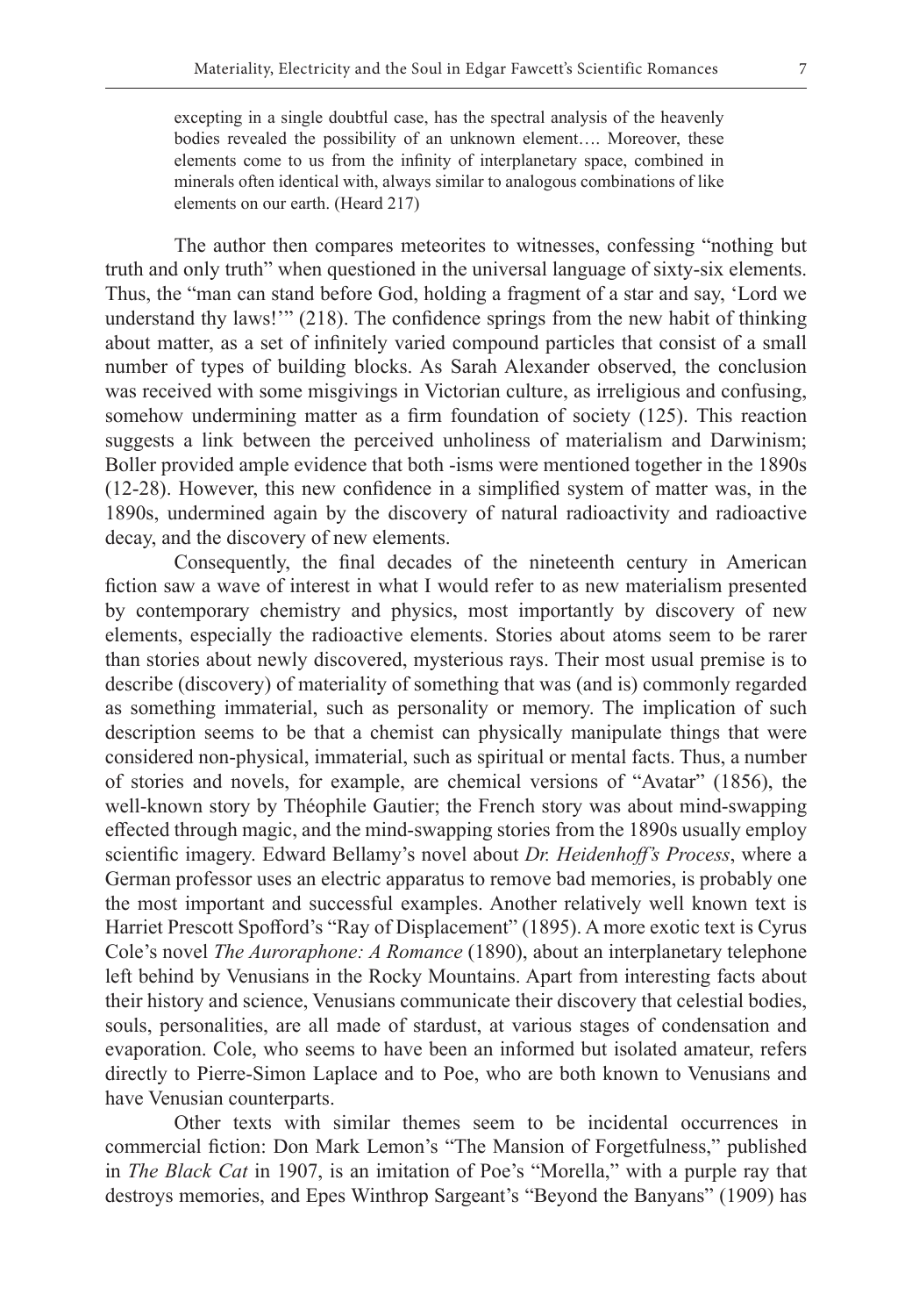a similar theme, which leaves a very interesting idea undeveloped: it is a story of a slave-owner from antebellum South, who moves to Belgian Congo, re-establishes a plantation, and uses electric mind control to keep slaves in subjection and to rejuvenate his father by moving his soul into a young Black body (the invention kills all, including the inventor, and the slaves are free again). Two more examples are fantasies about new types of food, which affect the relation between matter and life. Alice McGowan's "A Pestilent Vapor" (1903) features an inventor of gas-food, who himself becomes gaseous through eating gas. Materiality becomes the theme when the protagonist discovers that he can, by force of will, become invisible, dissolve, sneak away through keyholes and chimneys, and then re-compose himself as solid matter (but eventually loses control over those abilities, and disappears, as it were, in a puff of gas). In Edward A. Robinson and Geroge A. Wall's *The Disk: A Tale of Two Passions* (1884), the invention of food-purifying gas is only a background device in an erotic melodrama. It seems that at the end of the nineteenth century, such stories seem to be survivals of an earlier time, and occur in relative isolation, either written by cranks and amateurs, or used as background for a different theme, as in novels by Edgar Fawcett.

Edgar Fawcett was a highly successful social satirist, author of numerous novels and poems published between 1871 and 1904. Today he is mentioned, if at all, in historical studies on early science fiction, and in detailed studies on American realism in the 1880s and 1890s, for instance Wasserstrom's (1959) and Harris's (1983) articles about the need for reconsideration of the Gilded Age in American literature. Wasserstrom, for example, observed in the 1950s that

[w]e have long condemned the writers of that generation—Edgar Fawcett, Winston Churchill, Henry B. Fuller, Robert Herrick—for their disregard of the force of sex. Despite the testimony of Henry Adams, none of these novelists did in fact disregard sex. But they were so convinced of its evil that they composed dramas of passion quite unaware that sex, not some notion about conscience or commerce, provided the root of their thought. (494)

Be it as it may, Fawcett's wide range of themes and profuse output in fiction makes it possible to project anything into his work; he was, for instance, described as gritty urban realist by one of his contemporary critics (Delbanco 28), as a science-fiction pioneer by science-fiction critics (Bleiler; Stableford 47), and is remembered as social satirist by general critics today; this versatility is perhaps a mixed blessing in terms of critical recognition today (Harrison 112). Although he published over one hundred poems, published in magazines and seven book collections, his poetry is not mentioned at all today. It seems that he was regarded as an urbane aesthetic authority, as he also published articles on music, interior design, and general social commentary in magazines. It is an interesting emblem of his popularity that on a list of "famous American books and living writers" from 1907 in *The Journal of Education*, Fawcett is not listed, but a brief poem of his is used as a convenient and elegant frame for the list. This seems to be an appropriate description of Edgar Fawcett's position in the history of American literature.

His fantastic novels are slightly satirical too, and scientific speculation in the two novels discussed below is given relatively little attention in the texts. On the other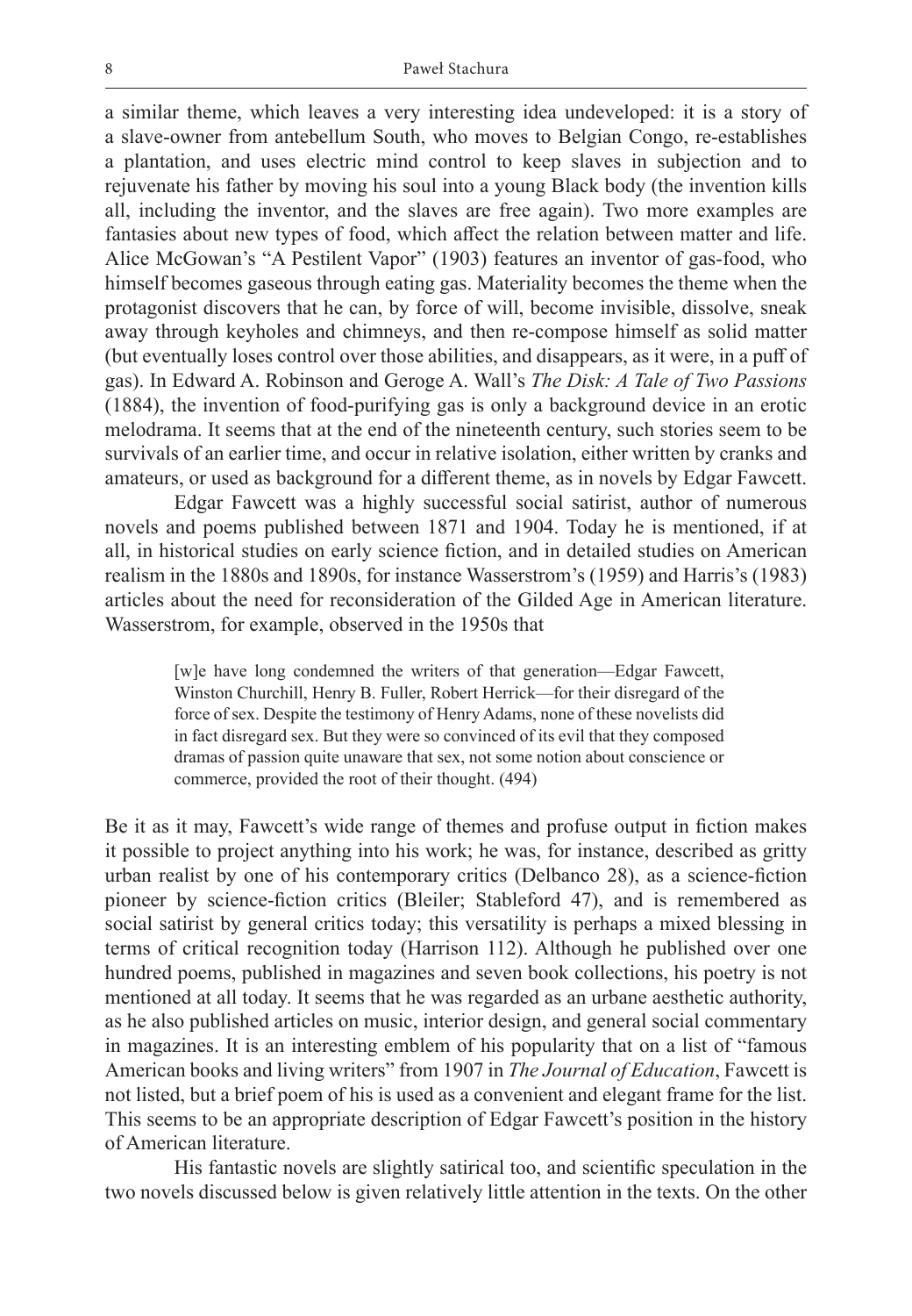hand, there seems to be a link between Fawcett's use of matter and the dehumanized, artificial characters he satirically describes. Probably the most important example is *Douglas Duane: A Romance* (1887). In *Douglas Duane,* personality turns out to be of electro-chemical nature, and can be transferred between bodies when they are immersed in two electrolytic vats, connected through vaguely described apparatus invented by the narrator. The protagonist, a selfish and immoral man, uses the vats to get into the body of the husband of a woman he madly desires, which seems to be a direct imitation of Gautier's story. In a slightly different manner, personality is materialized in Fawcett's short novel, *Solarion: A Romance* (1889), where a German chemist discovers the secret of enhancing mental evolution of animals, which leads to creation of a human-like dog, who is then mercilessly treated by the protagonist, a member of the American high society.

Edgar Fawcett's two novels support the hypothesis that scientific romances written after 1860s, were continuations of the antebellum tradition of American romance; this is how Brian Stableford defines Fawcett's science fiction (45). Of course, Fawcett was one of many authors who used the term romance, which was so common that it probably did not have much meaning, other than referring to fantastic content. His fiction, however, represents a successful application of earlier, substantialist representation of matter in satirical fiction; in his two chemical novels he seems to be representing matter like Hawthorne and Poe did, for instance in "Dr. Heidegger's Experiment" or "Facts in the Case of M. Valdemar." Stableford quotes from Fawcett's epistolary romance, *The Ghost of Guy Thyrle*, which opens with a sort of artistic manifesto:

Nowadays we want a different kind of romanticism, a kind that accommodates itself more naturally to our intensified sceptic tastes. It is the actual, the tangible, the ordinary, the explained, that realism always respects. From the vague, the remote, the unusual, the problematic, it recoils. Yet frequently the two forces of realism and romanticism have met, as in Balzac's 'Peau de Chagrin,' which might be called a fairy-tale written by a materialist. To make our romances acceptable with the world of modern readers, we must clothe them in rationalistic raiment. So clothed, my friend, I should name them 'realistic romances'—stories where the astonishing and peculiar are blended with the possible and accountable.... From this point of view I occasionally strive to prove my faith in the unparished charm and potency of romance[.] (48)

Of Fawcett's realistic romances, *Solarion* is of particular interest because of the moralizing intensity of the contrast between two the central characters: a brilliant but selfish American chemist, and his creation, a chemically-enhanced dog who turns out to be more human than people. There is also a noble, disillusioned German chemist, an important secondary character.

Fawcett's two scientific romances, which are more reminiscent of long short stories, are sometimes mentioned as his best work (Bleiler); they reveal keen interest in natural science and German philosophy. Both *Solarion* (1889) and *Douglas Duane* (1889) are social melodramas of passion, but the theme is represented with images of fantastic inventions related to chemistry and electricity. The electric imagery is perhaps related to Fawcett's fine long poem, "The Story of the Lightning" (1872), a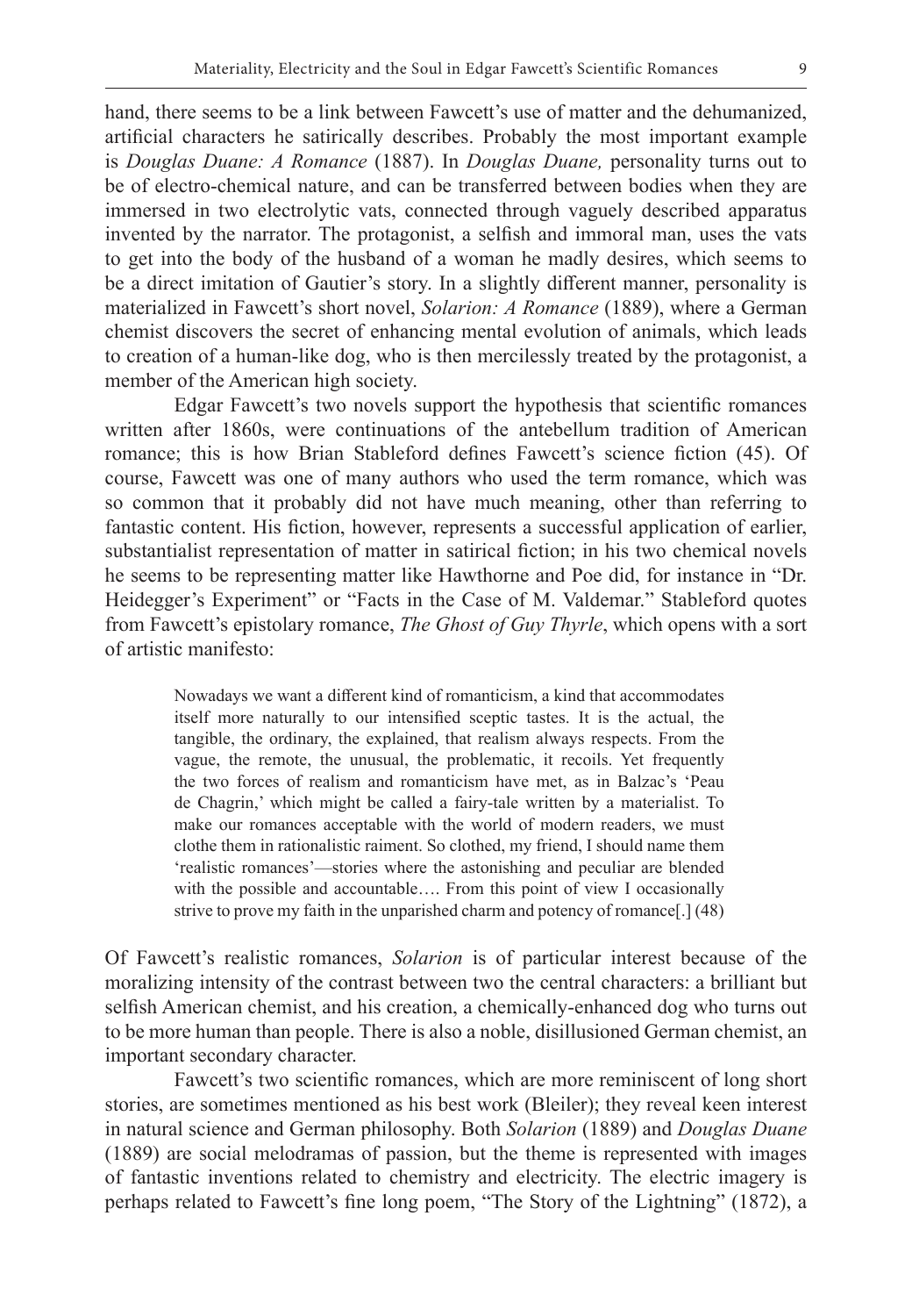poetic monologue of a female thunderbolt which (who) falls in love with a man. The lightning provides ample descriptions of her exciting life among clouds and storms, aerial seas and continents etc. Although she only wants to "offer" herself on the ground in front of the man, her passion, and her very being, turns out to be an electric discharge that kills the man. Electricity, paradoxically, turns out to be simultaneously material (as lightning) and immaterial (as passion), and the same paradox is represented in Fawcett's scientific romances. In both texts, the soul is discovered to be a phenomenon of electric nature, liable to control by means of scientific apparatus, which leads to an intellectual conflict between materialism and idealism, parallel to a moral conflict between selfishness and selflessness; Fawcett's characters associate materialism with selfishness and idealism with selflessness. Thus, Douglas Duane is consumed by selfish, sexual passion for the wife of his friend, Floyd Demotte, but he is also a chemist interested in Faraday's law, the link between chemistry and electricity (562). Duane invents an apparatus that can transfer the life and soul from one living thing to the dead body of another, electrically. Having revived a few plants, he obviously decides to put his soul into the body of the husband of the woman he loves, which he does successfully. Things go wrong when Duane does not know how to behave, and she realizes that her husband is not himself. The interesting point is that the novel is narrated by Duane, from within his friend's body, and the frame narrator is listening to Duane in an asylum. The highly unreliable narrator adds numerous comments on philosophy and morality of scientific research.

The descriptions of electricity and chemistry in *Douglass Duane* are intriguing, because the author is interested in the baffling borderline between "ordinary" matter (naively perceived in terms of pebbles, grits, or household objects), the seemingly immaterial effects of electricity, and the material effects of electricity (such as electrocoating, or electric corrosion). For Duane (and presumably for Fawcett and his implied readers) this baffling borderline seems to be the mystery of life itself: "I had so often felt that the sword which should cut the Gordian knot of our human existence lay in this wild, alert, unintelligible ardour, than which nature has none other at once more appalling and more mysterious" (580). This quotation is one of many, and it explains why Fawcett combines images of electricity with melodramatic plots: electricity is, presumably, the semi-material stuff of destructive and selfish passion. The text does not make it clear, however, what is the nature of selfless (and religious) sentiment. Fawcett is evidently fascinated by electricity, and sees it as one of the Gothic aspects of nature, revealed by natural science. Among several reflective passages on the hideous and disturbing aspect of science, the discovery scene, related in a deranged monologue, characteristically combines chemistry, selfishness, materialism, and mysterious scientific discovery. It turns out that electric principle of life can be transferred only between the same species, which corresponds to "the protection of species in animals, concerning which Darwin has so much irrefutably to assert" (582). However, the narrator also discovers that the experiment can transfer vitality only in one direction, from the more "base" Darwinian realm of nature, and not from a more beautiful and higher species. The "destructive bath" has an elective affinity for the base kind of vitality. Once this is clear to him, Duane knows how to revive the baser type of life.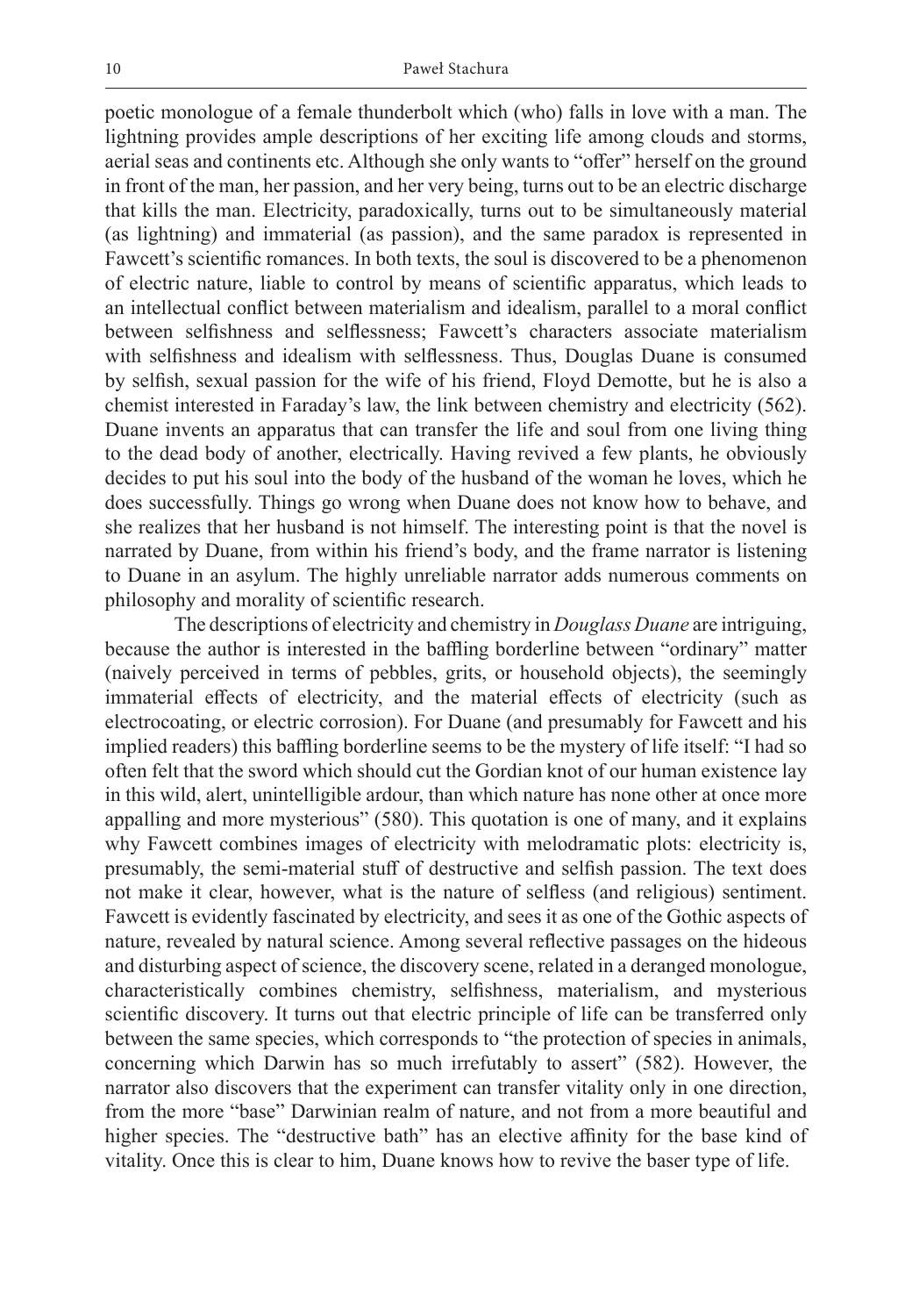The discovery provokes a series of internal monologues:

I had, in the first place, found a new way of dealing with electricity, and had caught form the mysteries lying beyond all science a new electrical agent was due to my own genius of discovery. This last sentence might seem to flavour of egotism. Let it do so. My genius is to me a mental admission which no dissentient criticism may affect. (582)

There follows a paragraph on egotism and its positive meaning for development of science, and immediately afterwards, Duane peers into mysterious depths of discovery and simultaneously experiences a surge of sexual passion, as if experiencing an electric discharge too:

The night, as I have said, reigned mute around me when this last great conviction of conquest pressed into my mind. An awe had now filled and swayed me. I stood alone with a phantom, as one might say, summoned from unconjectured depths. The very intensity of the silence bore upon me. I thought upon the woman I loved, pierced though I was with other keenly opposite sensations. I could not escape such remembrance. I might hate it, but it was still sure to push itself assertively into my consciousness…. And yet I abruptly asked myself, while I sat there, fatigued and excited in my unquestionable triumph, why should Millicent's face thus intrude upon me? (582)

After a brief monologue on his desire and hesitation, the scientist turns to his scientific apparatus, and, thinking simultaneously about Millicent, electricity, soul, and religion, arrives at the idea of transferring his (base, electric) soul into the body of Millicent's husband. The monologue still is suggestive of electric shocks:

A horrible shudder passed through me at this instant. I rose and tottered weakly towards the still, cold, mechanical evidence of that marvellous law which I, Douglas Duane, had so strangely excavated from the glooms of the unknowable. Was there a God? I had not proven that there was not, with all my atheistic proclivities. Was there a soul—a human soul? I had neither proved nor disproved a human soul. But I had proved, beyond the last imaginable protest of the materialist, that in lower orders of life vitality was transmissible from one vegetable form to another. (583)

Thus, admitting that there are no reasons to do so, the narrator equates vitality with the soul, and material quality of the soul with a threat to religion. There is also another, related threat, however, which manifests itself when Duane is already in his rival's body, but continues to speak his own voice (625). This is recognized by Demotte's wife, who finds the alien voice abhorrent and scandalous, and refuses to have anything to do with Demotte/Duane. She is, in short, reacting with horror and revulsion to the stranger's voice in her husband's body; when the soul is identified with the material body, its voice becomes horrible.

In *Solarion*, Fawcett's choice of themes is similar, but the situation is somehow reversed and made more complex: the narrator is a materialist who, as a teenager, exposes a fraud spiritualist who claims that the soul is electric and material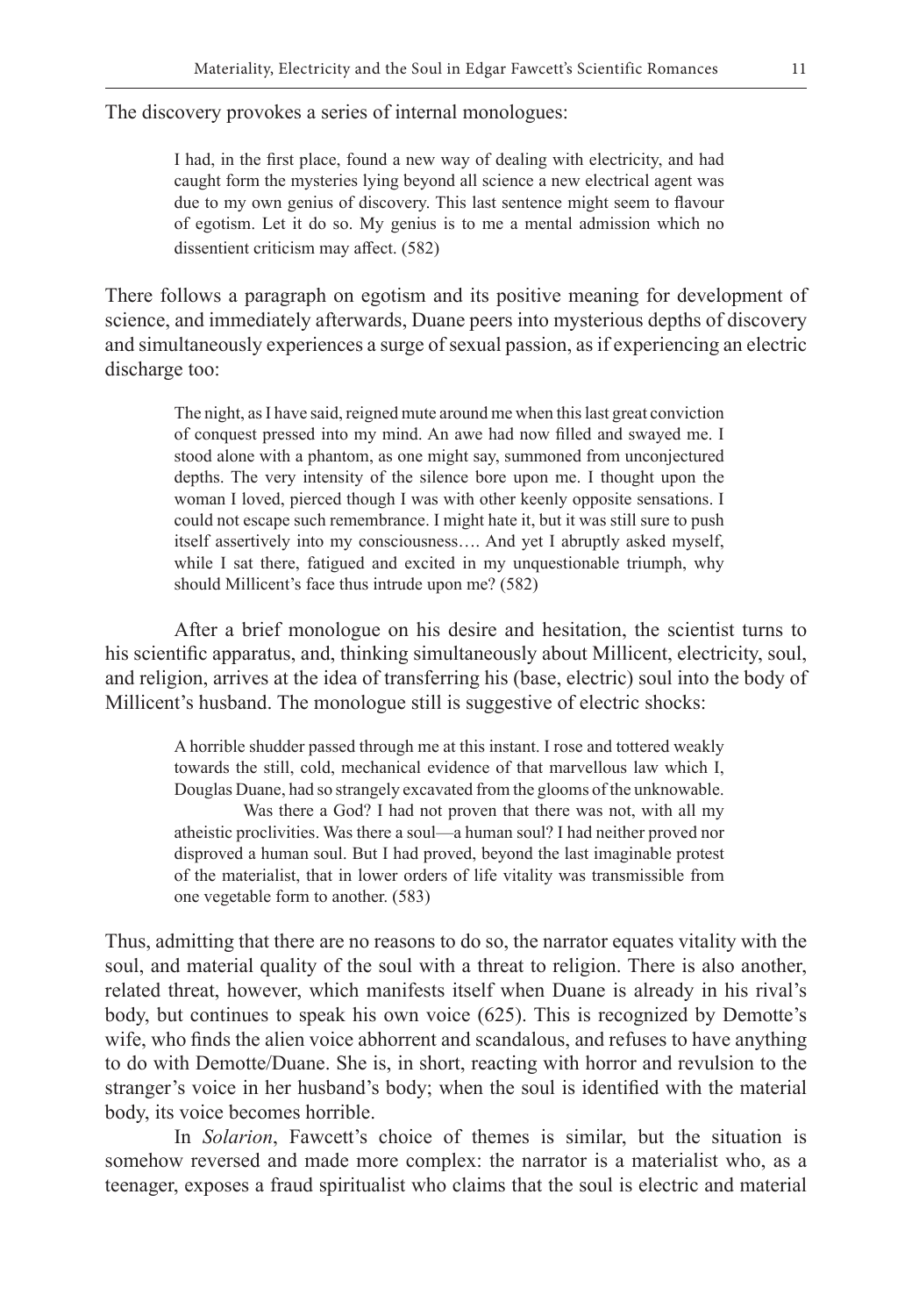(pantheistically). Pantheistic spiritualism, which treats God and the soul as the fabric of the universe, is presented as a naïve form of materialism, a necessary illusion practiced by the protagonist's mother. Later, however, he steals a horrible discovery that animals can be invested with a soul (and thus learn to speak) through application of electricity. Again, as in the earlier novel, Fawcett combines electricity, materialism, evolution, and religion, into a coherent cluster of materialistic images which represent matter as a mysterious and marvelous thing, one of the proverbial "great secrets of the universe" (338). The protagonist, Kenneth Effingham, steals the secret from Dr. Conrad Klotz, a reclusive German scientist. The conversation between Effingham and Klotz is the first focal point of the scientific sub-plot of the story, and it revolves around its central themes in materialistic terms, by comparing thought with vapors and substances:

You see, I refer to your English-speaking philosophers because I have grasped their greatness, their lucidity, their freedom from vapory German mysticism. Kant was a superb dreamer; Hegel was a Locke spoiled by religious fantasy; Fichte was a splendid juggler with shadows he believed substances[.] (*Solarion* 326)

On his dying bed, Klotz reveals that he has "seen how evolution could be pushed forward by means of electrical nursing and stimulations" (337), but bids Effingham to destroy the single remaining copy of the book that describes the discovery. Effingham disobeys and pursues the experiments described in the book, neglecting his love interest, Celia, who marries another man. The descriptions of Effingham's experiments are of Gothic nature, as they "transcended in strangeness and wildness the first throb of momentum given by steam, the first legible word written by telegraphy" (338), and the narrator agonizes, in a few passages, about the hideous and dangerous world, about to be revealed by wonders of modern science. His own experiments are part of the picture, as both Effingham and Klotz are worried about the "hideous injury it might bring mankind" (325) if the soul is created chemically in the process of assisted evolution. Essentially, the experiments consist in giving electric shocks to a dog in order to make it speak. The "exquisite but transient torment" of the dog is an uncanny anticipation of behavioral science in a novel from the 1880s: "Here flashed and withered the new electricity, whose potency dealt in molecular agitations and displacements never dreamt of by the most learned men of Europe. Begotten of a chemical combination hitherto unguessed, its rigors had the stress of half-tamed thunder bolts" (*Solarion* 339).

There follow dialogues between the scientist and his dog, which are the most interesting part of Fawcett's novel, and perhaps the most interesting passages in his entire work. The treatment seems on a par with representation of similar themes by classic science fiction authors: H.G. Wells used speaking animals in *The Island of Doctor Morreau* (1896), and Olaf Stapledon employed the same theme in *Sirius* (1944), a novel about a scientifically-enhanced dog who falls in love with a woman. The dog in Fawcett's novel is worried about being a "monstrosity," and asks "why did you make me as I am" (342), forcing Effingham to recognize and admit his selfishness and unfeeling attitude. The animal character also provides interesting descriptions of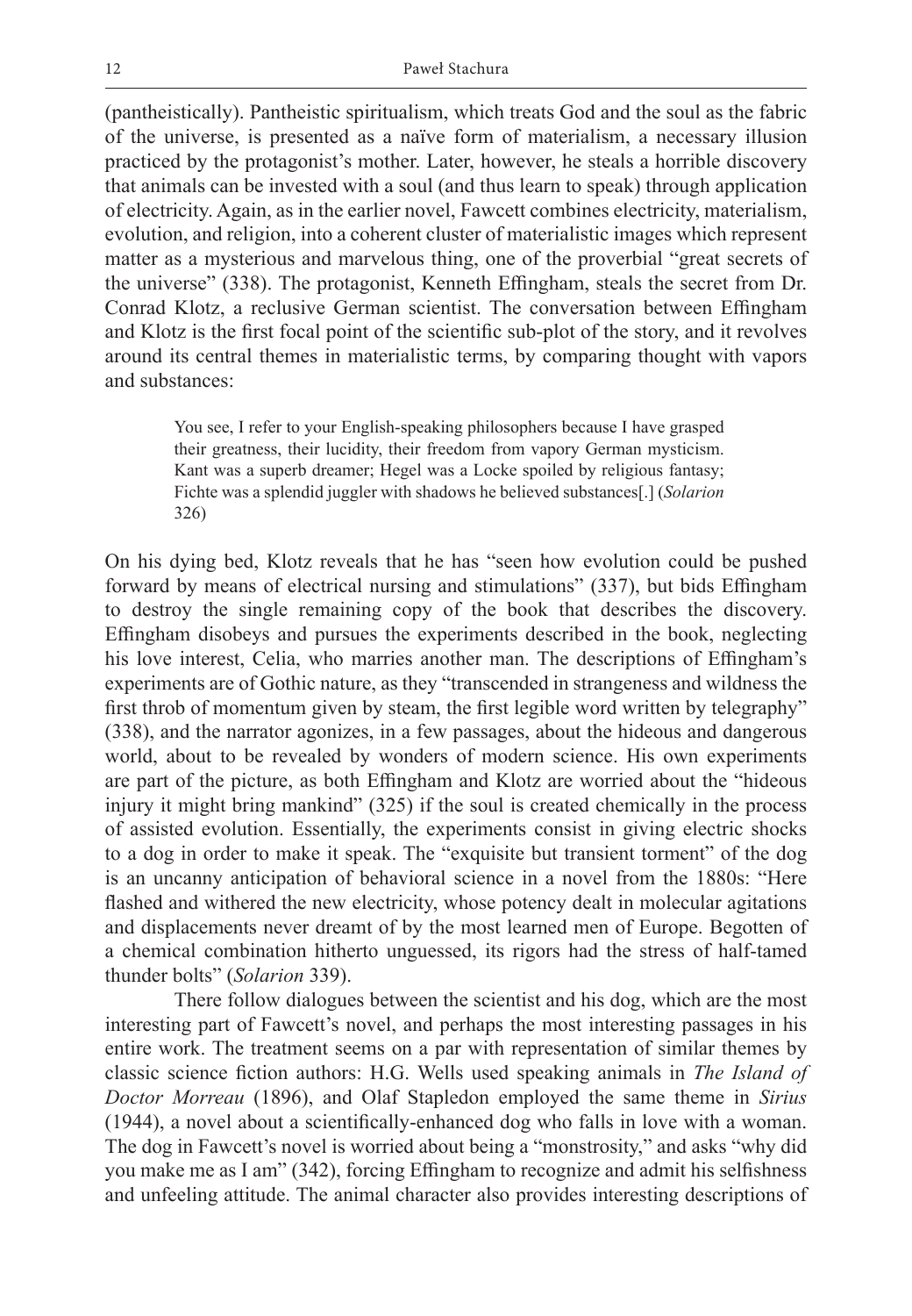animal emotions and perceptions of life, encouraging Effingham to be more gregarious and romantically involved.<sup>1</sup>

'You know why I am so wretched,' exclaimed Kenneth. 'I see that you do! You understand me!'

'Yes,' Solarion answered; 'I understand you. If there is anything I could do to help you! But I am so powerless! It seems me that she must love you as you deserve to be loved. But if she does not, you must force her to do so.'

'Force her, Solarion?'

'Woo her,—win her,—make her love you. She must see, sooner or later, that nature could not have given you such a pulse of passion unless there were corresponding ardour in her.' (*Solarion* 341-342)

As in *Douglass Duane*, things go wrong when the scientific plot meshes with the romantic one: Celia becomes available again when her husband dies, but Solarion falls in love with her too, effectively becoming Effingham's rival. The man bids the dog not to meet Celia, but Solarion disobeys and soon Celia reveals to Effingham that she is strangely influenced by the charm of Solarion's thoughtful and intense gaze. (The novel is perfectly decorous for the 1880s, but Fawcett is trying to give intimations that are tactful and disturbing at the same time). Confronted by Effingham, the dog declares its love to Celia, and denies obedience to Effingham. It also transpires that Celia became Solarion's new mistress (in the sense of a dog owner). The man shoots and kills the dog, but before his death Solarion makes a beastly dash at Effingham's face, and by destroying it, renders the man too ugly to be an eligible bachelor for Celia. Alone in his old age, Effingham muses on the broken promise he made to Klotz.

Materiality of the soul was more obvious in *Douglas Duane*, but in *Solarion* too, the theme is represented in terms of criticism of materialism: Effingham is worried that he effectively created a soul in a dog, and that he has thus proved the material (electric) nature of the soul.

As he entered his laboratory…, Kenneth felt as though he were indeed about to call spirits from the vasty (!) deep. And well might he so have felt. Superstition is fading from the earth; but while men live and awe is an emotion that may be quickened, some adequate substitute will not prove wanting. The Unknowable, as an element in science, will continuously supply this; for until all final causes are comprehended, mystery must never hide at the back of both human knowledge and endeavor. Here will lie all the ghosts of our future 'Hamlets,' the witches of our future 'Macbeths.' Electricity is not the only nimble and fiery demon to be summoned by the unborn sorcerers from the nature's unexplored and shadowy gulfs. Light, heat, optics, chemistry, physics, mineralogy, will all have their weird and perchance blood-curdling messages to deliver, and it may be that aeronautics will surpass even those in grandeur and suggestiveness of tidings. People with 'nerves' will possibly be as much afraid to look through one of our coming telescopes as if they were now requested to walk at midnight through a graveyard. (*Solarion* 338)

<sup>1</sup> There is, perhaps, a possibility that the unusual theme influenced Olaf Stapledon's *Sirius*, which elaborates the same themes of dog turned into a human being, a failed romance, human hostility, and reversal to canine life.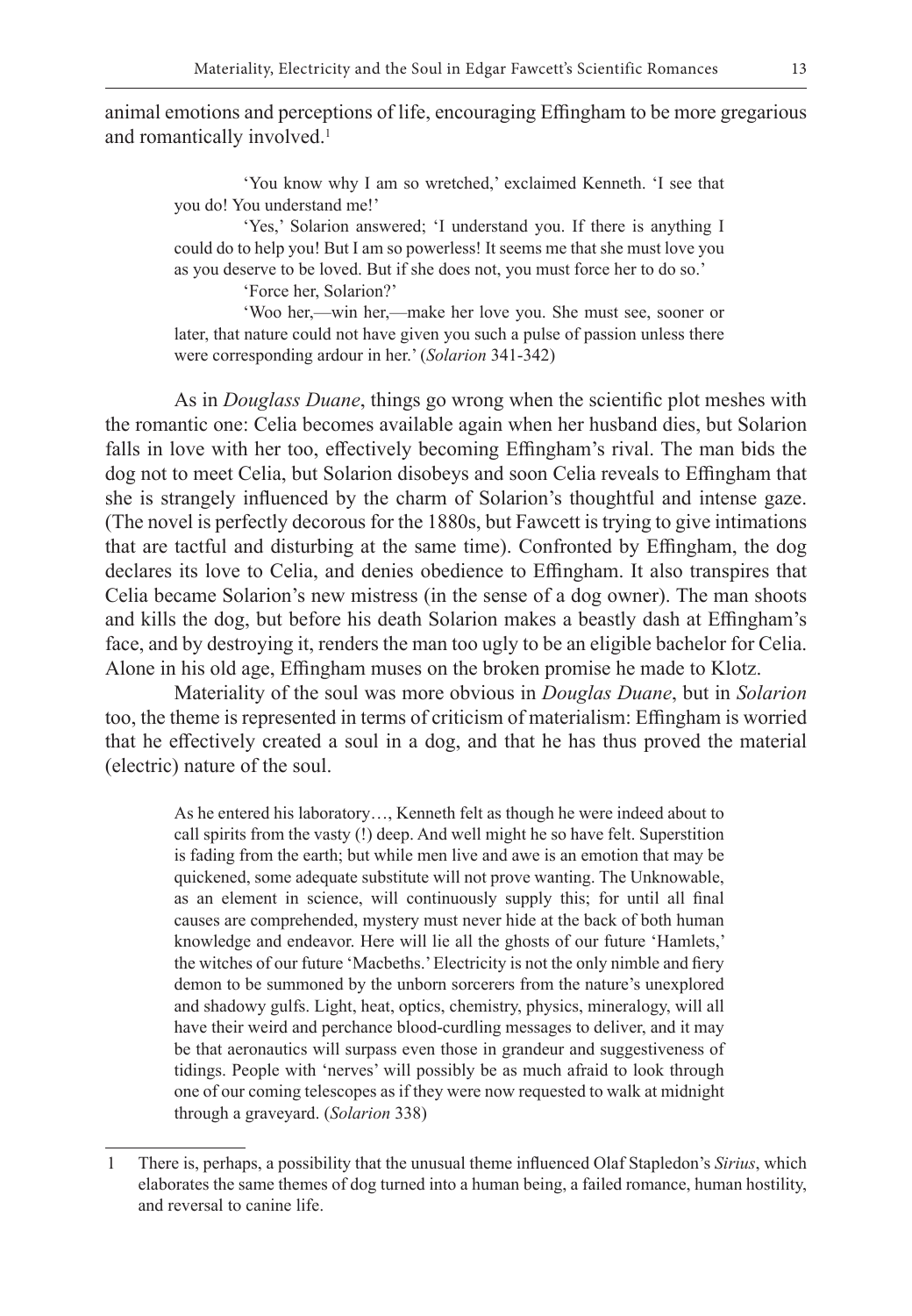In both novels, scientific themes are integrated into a passionate love plot, equating scientific endeavor with irresponsible and destructive sexual passion. For the present study, however, it is striking that both sexual passion and intellectual activity are presented as effects of electricity; the series of images where Fawcett makes the connection are similar to the imagery of his electric poem, "The Story of the Lightning." Electricity, presented as a mysterious and paradoxically non-material property of matter, leads Fawcett's characters to a sort of passionate pantheism which they are not ready to accept. Stableford (53) described this hesitation in terms of transition between religious belief and scientific view of the world: science had undermined religious concepts (creationism, existence of the soul, divine intervention and miracles), but had not, and could not yet replace the functions of religion as source of morality, teleology, and consolation. This interregnum, however, leads to curious descriptions of the matter in chemical terms. As chemistry developed simpler and more definite tables of elements, it became increasingly difficult to describe spiritual phenomena in terms of substances. The shift, as demonstrated by analysis of prose works, was towards gothic representation, in terms of hidden and terrible monstrosities, defined either as unknown forces (new electricity, electromagnetic waves, or mysterious rays), or as arcane formulae, as very unusual chemical compounds.

The representation of matter in Fawcett's novels indicates a major shift in literary characterization, related to the shift in literary and scientific representation of matter. As mentioned in the opening of the article, this shift consisted in the reduction of the number of elements, and the general simplification and systematization of representation of matter. The simplification is apparent, for instance, when one compares Fawcett's material soul to earlier representations of this theme in Poe's and Hawthorne's fiction, e.g. in "Facts in the Case of Ms. Valdemar" or in Hawthorne's well known stories where psychology is related to chemistry, such as "The Brithmark," "Rappacini's Daughter" or "Dr, Heidegger's Experiment." Arguably, Poe and Hawthorne saw spiritual phenomena as a sort of rarefied matter, because matter as such had the potential to "be" a soul; in other words, the soul was described as a substance; hence, they referred to fluids and elixirs, to a great variety of substances which were often andowed with animality and spirituality. In Fawcett's fiction, the diversified, animated and spiritualized matter of the antebellum fiction was replaced by an inanimate and simpler matter that could still "hide" spiritual phenomena as electricity. Spiritual phenomena, however, would no longer be described substantialistically in Fawcett's fiction, as well as in fiction by his contemporaries, and possibly this was a general cultural trend. Consequently cultural representation of the soul often relied on references to one phenomenon, usually electricity or radioactivity. As science promised to explain spiritual phenomena through positivist cognitive regime in non-substantialist terms, monstrosity and mystery became, as exemplified by Fawcett's fiction, the remnants of sustantialist representation of mental phenomena (characterization) in literature.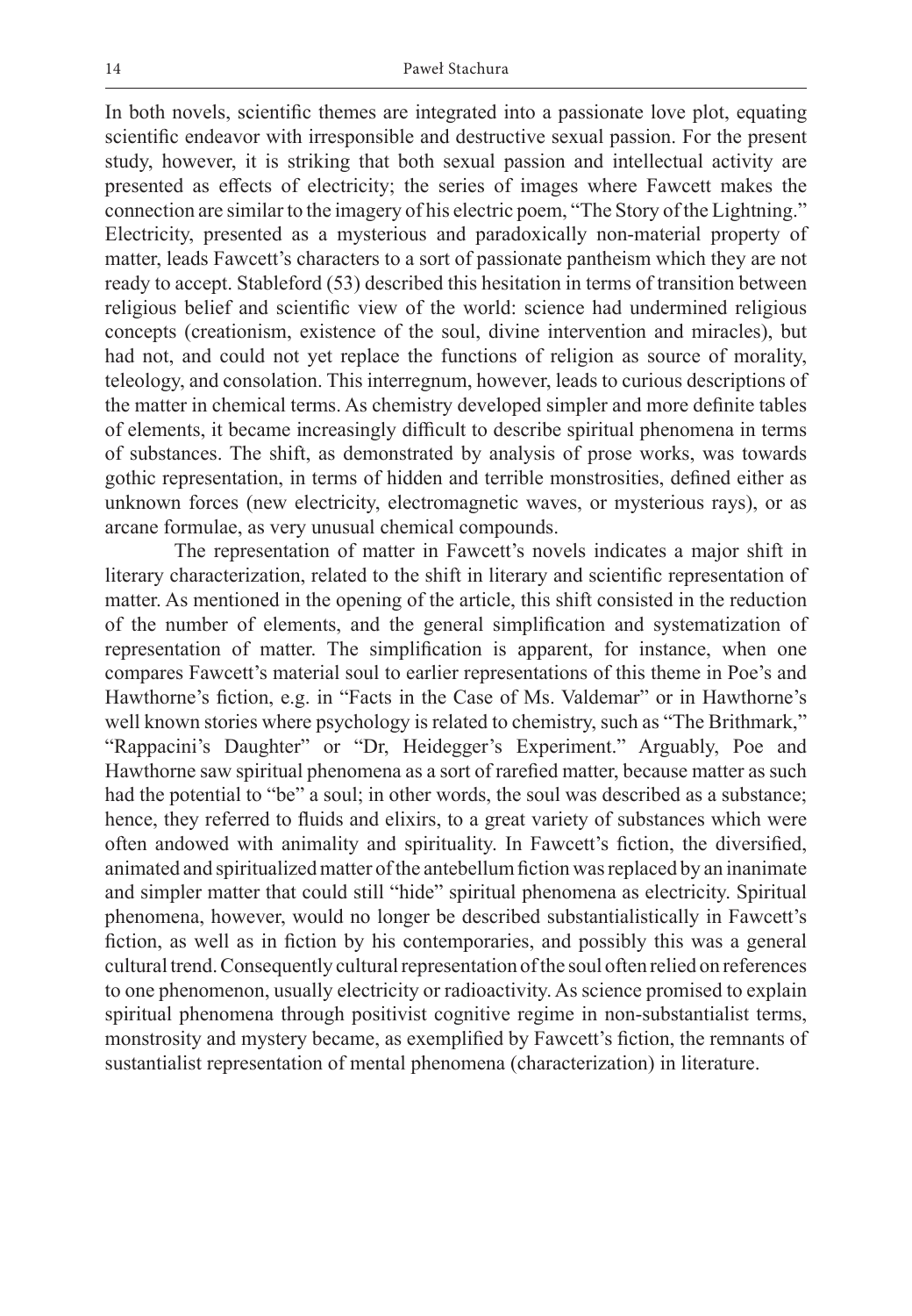#### **Works Cited**

#### **Primary sources**

Bacon, Edgar Mayhew. "Itself." *The Black Cat*, May 1907, pp. 1-14.

- Bellair, Berg. "The Ultimate Inheritors." *Adventure*, vol. 8, no. 4, 1914, np.
- Bellamy, Edward. *Dr. Heidenhoff's Process*. Appleton, 1880.
- Cole, Cyrus. *The Auroraphone: A Romance*. Charles H. Kerr, 1890.
- Dehan, Richard. "Lady Clanbevan's Baby." *Off Sandy Hook and Other Stories*. Stokes, 1915.
- Fawcett, Edgar. *Solarion: A Romance*. J.B. Lippincot, 1889.
- ——. *Douglas Duane: A Romance*. J.B. Lippincott, 1887.
- ——. "The Story of the Lightning." *The Aldine*, vol. 7, no. 9, 1874, p. 176.
- Hawthorne, Nathaniel. "Dr. Heidegger's Experiment." *Nathaniel Hawthorne: Tales and Sketches*, edited by Roy Harvey Pearce, Library of America, 1982, pp. 470-479.
- Heard, John. "Fragments of the Stars (Meteorites)." *Cosmopolitan*, vol. 9, 1890, 213- 218.
- Herper, Vincent. *The Mortgage of the Brain: Being the Confessions of the Late Ethelbert Croft, M.D*. Doubleday, Page, 1905.
- Lemon, Don Mark. "The Mansion of Forgetfullness." *The Black Cat*, vol. 12, no. 7, 1907, pp. 37-42.
- McGown, Alice. "A Pestilent Vapor." *Argosy*, vol. 44, no. 1, 1903, pp. 74-81.
- Poe, Edgar Allan. "The Facts in the Case of M. Valdemar." *Collected Works of Edgar Allan Poe. Volume III: Tales and Sketches 1843-1849*, edited by Thomas Ollive Mabbott, Harvard UP, 1978, pp. 1233-1243.
- Robinson, Edward A. and George A. Wall. *The Disk: A Tale of Two Passions*. Cupples, Upham, 1884.
- Sargeant, Epes Winthrop. "Beyond the Banyans." *All Story*, vol. 15, no. 2, 1909, pp. 355-375.

### **Secondary sources**

- Alexander, Sarah. *Victorian Literature and the Physics of the Imponderable*. Pickering & Chatto, 2015.
- Appadurai, Arjun. *The Social Life of Things: Commodities in Cultural Perspective*. Cambridge UP, 1986.
- Bennett, Jane. "The Force of Things: Steps toward an Ecology of Matter." *Political Theory*, vol. 32, no. 3, 2004, pp. 347-372.
- Bleiler, Everett F. *Science-Fiction: The Early Years*. The Kent State UP, 1990.
- Bogost, Ian. *Alien Phenomenology, or What It's Like to Be a Thing*. U of Minnesota P, 2012.
- Boller Jr., Paul F. *American Thought in Transition: The Impact of Evolutionary Naturalism, 1865-1900.* UP of America, 1981.
- Brown, Bill. *A Sense of Things: The Object Matter of American Literature*. Chicago UP, 2003.
- Bryant, Levi R., Graham Harman, and Nick Srnicek, editors. *The Speculative Turn: Continental Materialism and Realism*. re.press, 2011.